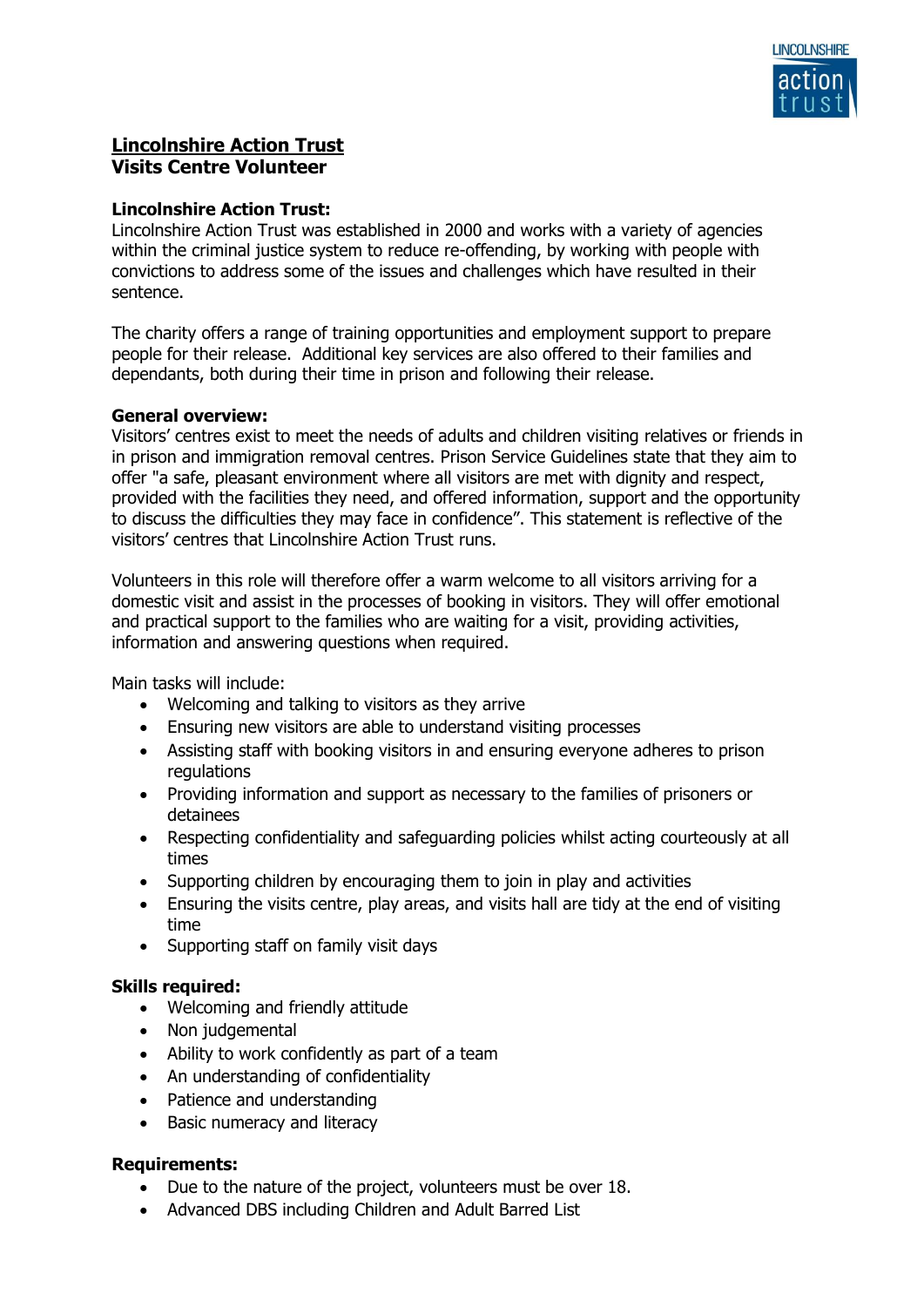

## **Locations:**

The role is available at:

- HMP Humber
- HMP Hull (visits centre only)
- HMP Lincoln
- HMP Stocken
- HMP Morton Hall

The role is available in visitors centres based outside of the prison, and in visits hall within the prison. Volunteers initially begin in the visitors centre/visits house, and progress to the visits hall, but can choose to limit their support to the visitors centre if they do not wish to enter the prison.

## **Expenses:**

• Public transport costs with receipts or mileage up to a 20 mile radius at 45p per mile

## **Training and support:**

- Initial project induction and training, including safeguarding and an overview of the criminal justice system
- LAT offers a training and recognition day for all volunteers annually
- Volunteers may be eligible to attend some prison organised training

## **Commitment:**

LAT asks volunteers to:

- Commit to the project and its purpose
- Give notice of absence as soon as possible
- Be available for a minimum of two sessions/8 hours per month
- Undertake an induction and training programme
- Agree to an Enhanced DBS check, reference checks, and potentially prison clearance (this will require a form of photo ID)

Volunteers can expect:

- Regular support and supervision from the volunteer coordinator and senior practitioners
- Training and progression opportunities
- A clear and understandable volunteer policy
- Invitation to volunteer meetings
- Recognition of their work

#### **Recruitment process:**

- Email or call for more information or to request an application form. Alternatively download an application form from the website
- Complete and return the application form via post or email
- Applicants will be invited to attend an informal interview with the volunteer coordinator and/or a senior practitioner
- If both parties wish to continue the application process references will be sought
- The applicant will then be invited to a volunteer training session relevant to the role they have applied for and a DBS form for an enhanced DBS check will be completed
- After training, the applicant will meet with the volunteer coordinator and/or senior practitioner after training to discuss next steps and the DBS form will be sent to the umbrella body for processing